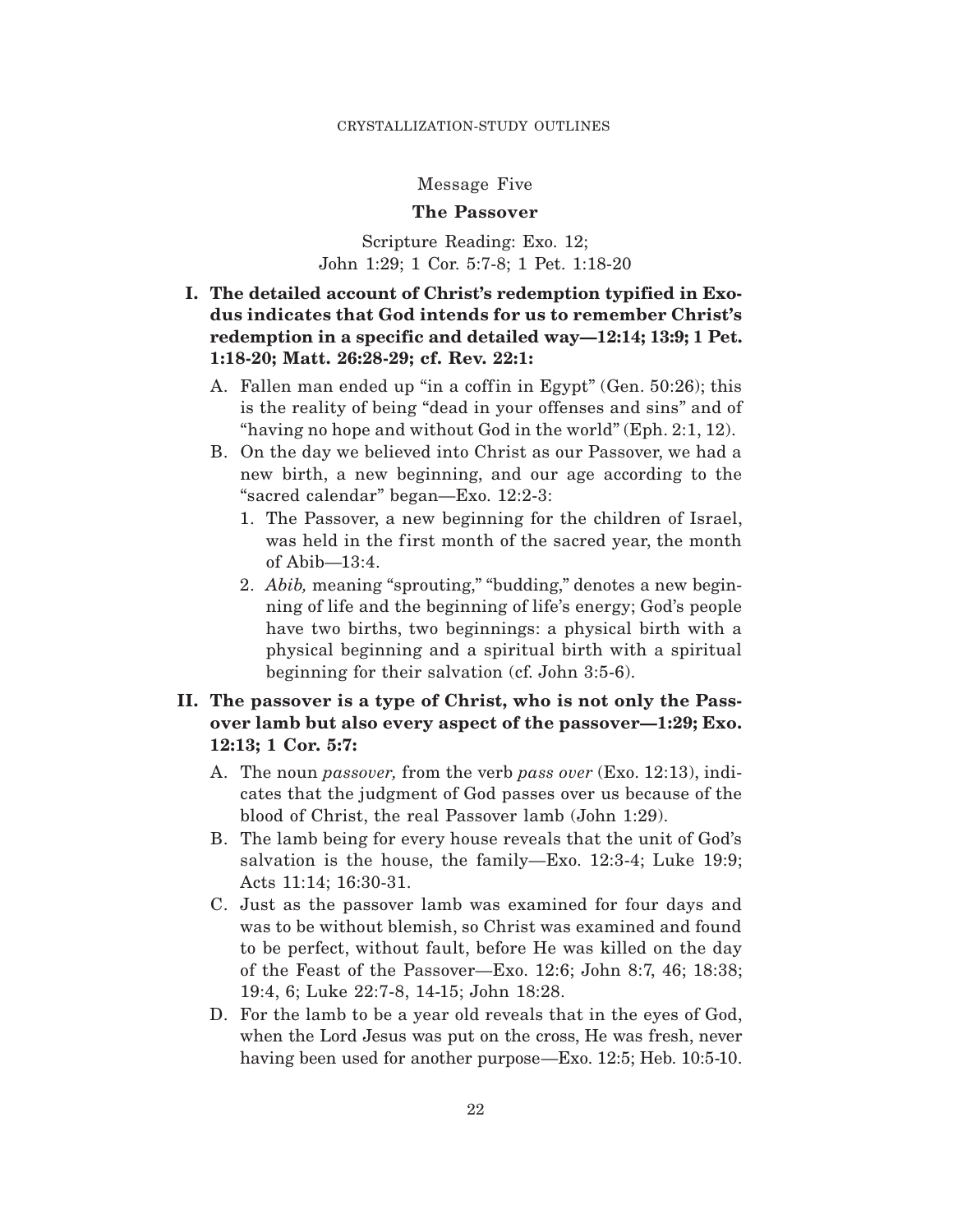#### EXODUS (1)

### Message Five (continuation)

- E. Just as the lamb was killed by the whole congregation of the assembly of Israel, so we all had a part in killing the Lamb of God—Exo. 12:6; Acts 3:14-15; John 19:20; Isa. 53:5-6.
- F. Just as the flesh of the passover lamb was to be eaten for life supply, so we need to eat Christ for our life supply—Exo. 12:8-10; John 6:53, 55-57:
	- 1. To solve the problem of the fall of man and to accomplish God's original intention, both life and redemption are needed.
	- 2. God's judicial redemption through the blood of Christ is the procedure to reach God's goal of dispensing Christ as life into us for our organic salvation—Rom. 5:10.
- G. The flesh of the lamb was to be roasted with fire and was not to be eaten raw or boiled—Exo. 12:8-9:
	- 1. To be roasted with fire signifies Christ's suffering under the holy fire of God's judgment—Isa.  $53:4$ , 10; Psa.  $22:14-15$ ; John 19:28.
	- 2. To be eaten raw signifies not to believe in Christ's redemption but to regard Him merely as an example of human life to be imitated.
	- 3. To be eaten boiled signifies regarding His death on the cross not as death for redemption but as the suffering of human persecution for martyrdom.
- H. The children of Israel were to eat the lamb with its head, legs, and inward parts, signifying that we must take Christ in His entirety, with His wisdom, His activity and move, and His inward affection and feeling—Exo. 12:9; John 6:57; 1 Cor. 1:24; Rev. 14:4b; Phil. 1:8.
- I. The lamb was to be eaten with unleavened bread and bitter herbs, signifying to eliminate all sinful things and to have a bitter taste regarding them—Exo. 12:8.
- J. The children of Israel were not to break any bones of the passover lamb—v. 46:
	- 1. When the Lord Jesus was crucified, His bones were not broken—John 19:33, 36.
	- 2. Christ's unbroken bone signifies His unbreakable and indestructible eternal life that imparts His life into us—Gen. 2:21-22.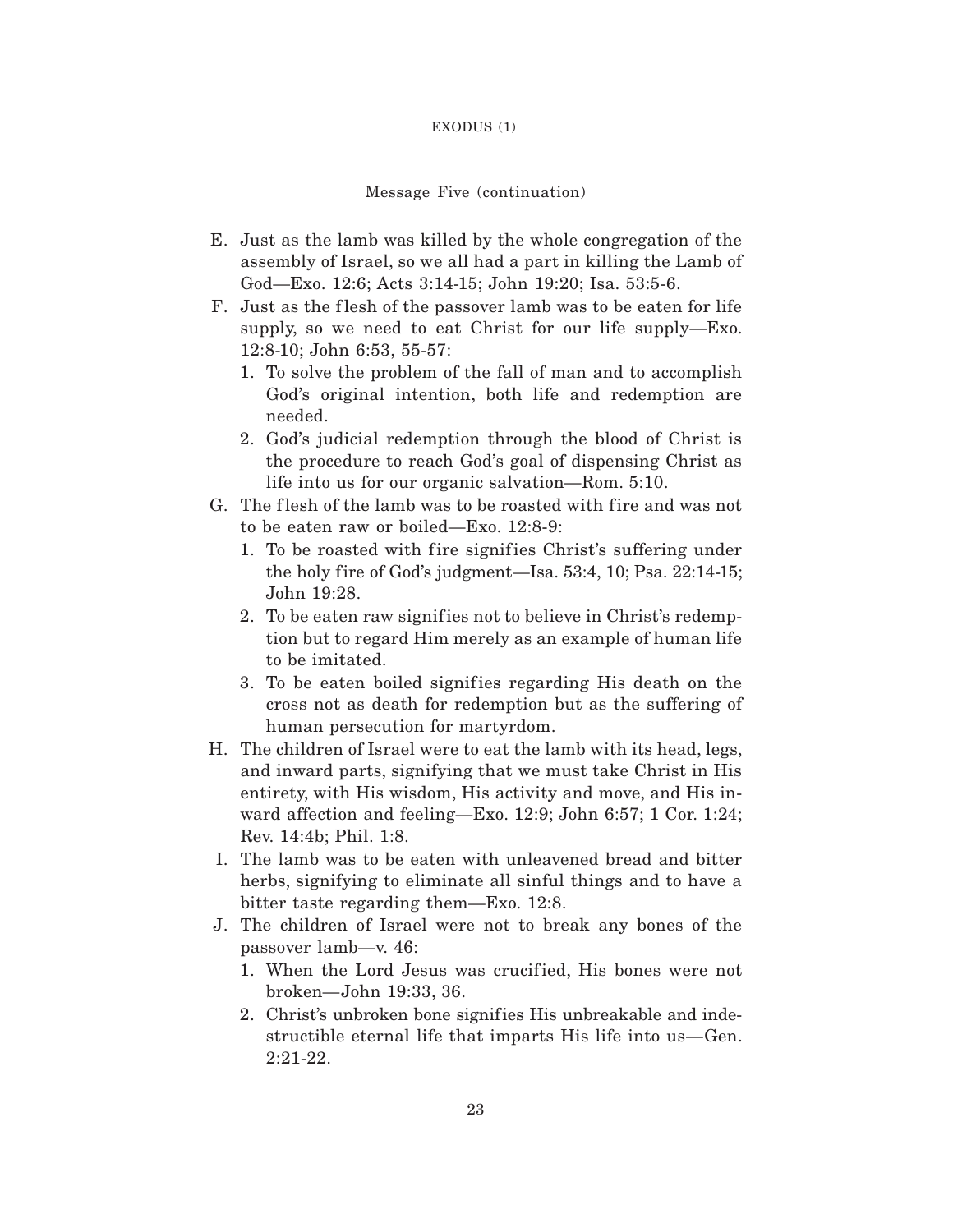Message Five (continuation)

- K. The children of Israel had to eat the lamb with their loins girded, with their sandals on their feet, with their staff in their hand, and in haste—Exo. 12:11:
	- 1. The eating of Christ as the Lamb energizes us to move out of Egypt, the world.
	- 2. The redeemed ones applied the passover in such a way that they could become God's army—vv. 17, 41, 51; 13:18.
- L. The blood of the lamb in a basin was applied to the lintel and two doorposts of the house by a bunch of hyssop—12:22:
	- 1. Hyssop, the smallest of plants, signif ies our faith, which is the smallest in quantity; it is by such little faith that the blood of Christ is applied—1 Kings 4:33; Matt. 17:20.
	- 2. The blood of the lamb being in a basin, not a large vessel, signifies that in our experience of conversion, the redeeming blood of Christ was made available to us in a way that was small and easy to apply.
- M. Christ is not only the lamb, the unleavened bread, and the bitter herbs but also the house whose lintel and doorposts have been sprinkled with the redeeming blood—1 Cor. 1:30; Eph. 1:7:
	- 1. The blood opens the way for us to get into Christ, who is typif ied by the house, and protects us from God's judgment— Heb. 10:19; Exo. 12:13, 23.
	- 2. The children of Israel were required to stay in the house whose door had been touched with the blood; they were not to go out of it until the morning—v. 22:
		- a. We should maintain our identification with Christ, with a constant realization that we are nothing and that He is everything—John 15:4-5.
		- b. The redeeming blood keeps us in Christ—1 John 1:7, 9.
- **III. The children of Israel were to observe the Feast of Unleavened Bread for seven days as a continuation of the Feast of the Passover—Exo. 12:15-20; 13:6-7; Matt. 26:17:**
	- A. Christ is our unleavened bread, our sinless life supply of sincerity and truth, absolutely pure, without mixture, and full of reality—1 Cor. 5:7-8.
	- B. No leaven was to be seen with the children of Israel; this signifies that we must deal with the sin of which we are conscious,